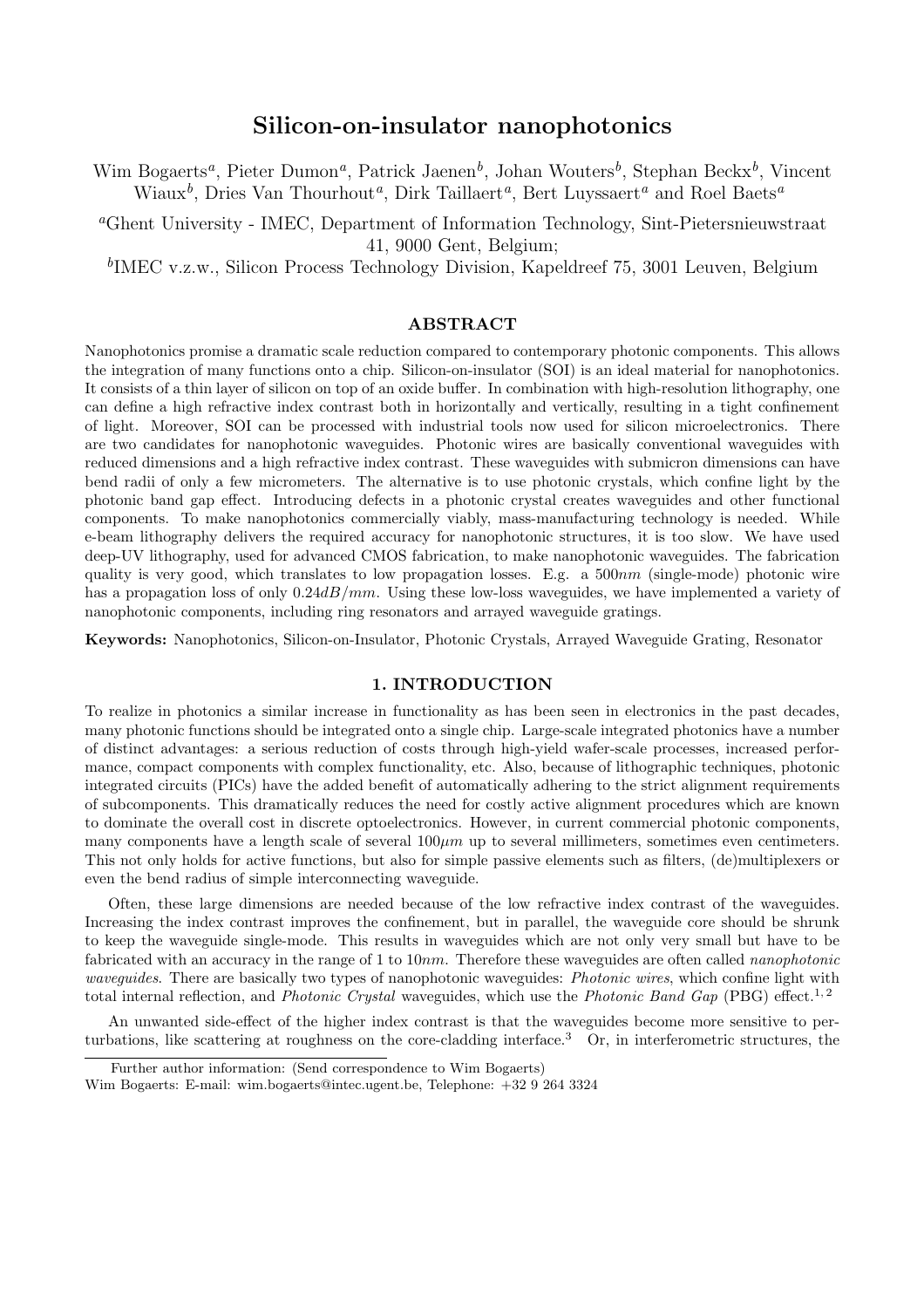waveguides will be sensitive to phase noise due to small changes in waveguide shape and size along the propagation length. Therefore, high-quality, high-resolution fabrication tools are required. For research purposes, nanophotonic components are often fabricated using e-beam lithography. This is a very precise technique, but it is slow and not suitable for mass-production. Deep UV lithography, which is used used for advanced CMOS fabrication, has both high resolution and large throughput. However, the technology development for this platform is largely dictated by the silicon electronics industry, which has very different requirements than those of photonic components. Direct transfer of processes is therefore not always straightforward.

Another problem of miniaturization is interfacing to the outside world. This is not different for nanophotonics, where the waveguide mode of a standard telecom fiber is orders of magnitude larger than the mode of a nanophotonic waveguide. Adiabatic tapers have been demonstrated,<sup>4</sup> but they consume a large chip area. We have demonstrated a compact interface from a fiber to a photonic wire,<sup>5</sup> using both a grating couplers, which can be combined with short multimode interferometric tapers.  $6, 7$ 

In this paper we give an overview of our work in silicon-on-insulator (SOI) nanophotonic waveguide structures. First, we describe some basic properties of nanophotonic waveguides. The choice for the SOI material system becomes obvious then. In section 3 we describe the fabrication process, which is largely based on standard CMOS fabrication processes. Then we briefly describe basic waveguides, both photonic wires and photonic crystals in section 4. Section 5 covers wavelength selective functions implemented using photonic wire waveguides. These include resonators, cascaded Mach-Zehnder filters and Arrayed Waveguide Gratings (AWG). In section 6 we show a number of techniques to couple light to and from an optical fiber.

# 2. SOI NANOPHOTONIC INTEGRATED CIRCUITS

To keep the size of a nanophotonic circuit down, the various building blocks should all be as small as possible. As optical waveguides are a part of most functional elements, as well as the interconnection between the functional elements, they are an extremely crucial component. From a chip-layout point-of-view, the most important aspects of a waveguide are its core dimension, the minimum allowable spacing between waveguides and its bend radius. From an optical point-of-view, a waveguide should only have a single guided mode (at least for interconnection waveguides). Therefore, we could say that the ideal nanophotonic waveguide has a submicron core with a single mode that is mostly confined inside the core (to allow for small spacing and sharp bends). The confinement of a conventional waveguide is largely determined by the refractive index contrast between the waveguide core and the surrounding cladding. Semiconductors, which have a refractive index of 3 or larger, are very well suited for the fabrication of such waveguides. To get a single-mode waveguide with a high refractive index contrast, the waveguide's cross section must be of the order of  $(\lambda/n_{core})^2$ , with  $\lambda$  the wavelength of the light in vacuum, and  $n_{core}$  the refractive index of the waveguide core. For example, with a silicon core  $(n = 3.45)$  in air  $(n = 1.0)$  or glass ( $n = 1.45$ ), waveguides are narrower than 500*nm* when operating at telecom wavelengths between 1.3 $\mu$ m and  $1.6\mu$ m. In functional building blocks, where interaction between multiple waveguides is needed, feature sizes can get down to 100nm or even less.

The tight confinement in such *photonic wires* allows for compact elements, like sharp bends, corner mirrors<sup>8</sup> and ring resonators.<sup>9</sup> However, as the performance is limited by sidewall roughness, these waveguides require very good processing.

For photonic crystal slab waveguides, there are similar constraints: the refractive index contrast should be sufficiently high (in order to have a full photonic band gap), and the feature sizes are of the order of the wavelength (inside the material). Photonic crystals are also sensitive to sidewall roughness, as well as to disorder in the periodic lattice.

### 2.1. Material Choice: Silicon-on-Insulator

A variety of materials is suited for photonic crystal slabs, but semiconductors are ideally suited. In this work, silicon-on-insulator (SOI) was used. SOI consists of a thin silicon layer on top of an oxide cladding layer carried on a bare silicon wafer. With its silicon core  $n = 3.45$  and its oxide cladding  $(n = 1.45)$  it has a high vertical refractive index contrast (see figure 1. Also, both the silicon and the oxide are transparent at the telecom wavelengths of  $1.3\mu m$  and  $1.55\mu m$ . its compatibility with CMOS fabrication processes, discussed in section 3.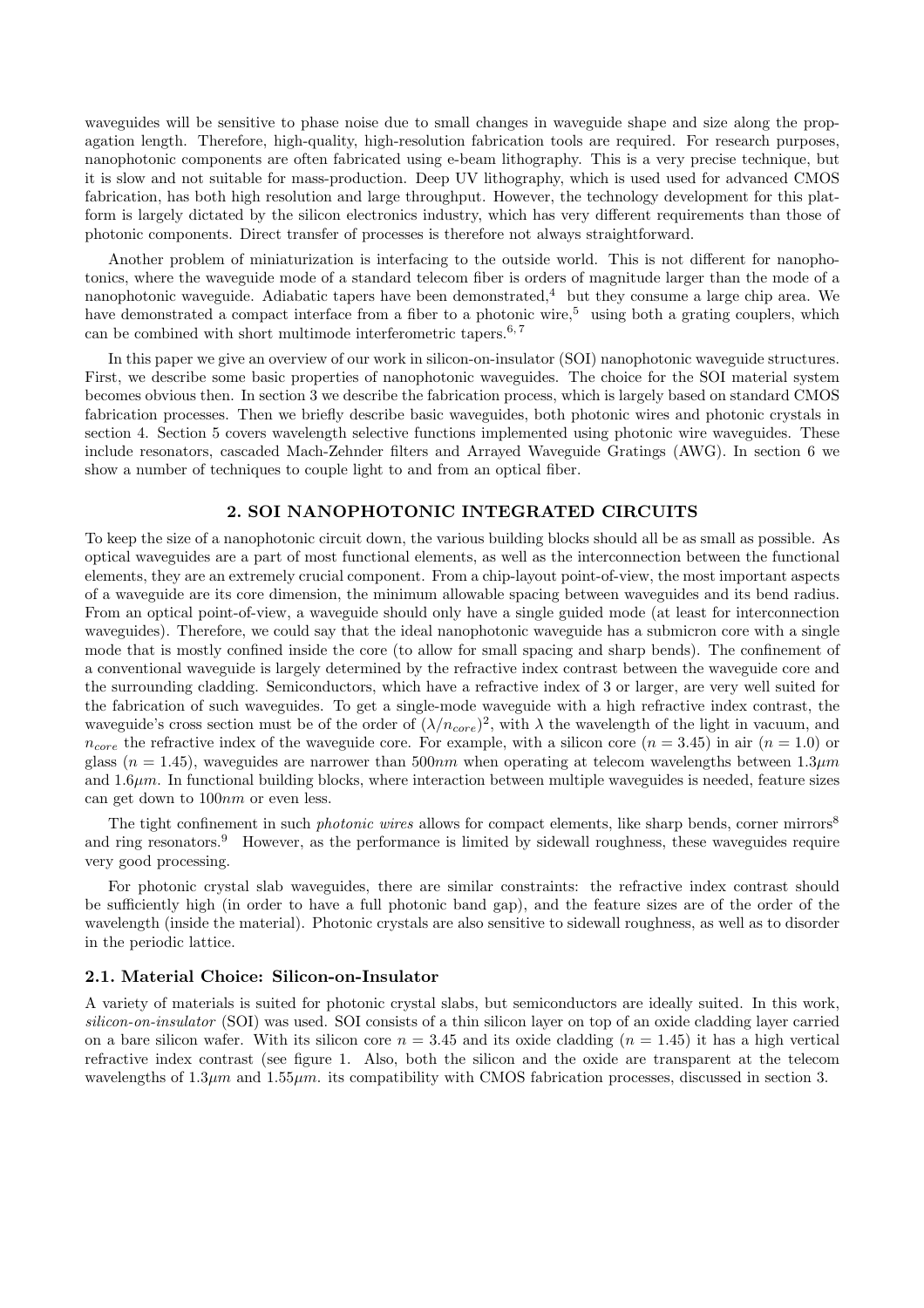

Figure 1. Nanophotonic waveguides in SOI. (a) Photonic wire, (b)W1 photonic crystal waveguide.

To reduce leakage of the guided mode in the top layer to the silicon substrate, we chose an oxide thickness of  $1\mu m$ <sup>10</sup> The thickness of the core was chosen to be  $220nm$ , in order to keep the slab waveguide single-mode for the TE polarization.

# 2.2. Photonic Crystals

Photonic crystals are periodic structures with periods of the order of the wavelength of the light and a very high refractive index contrast within each period.<sup>2, 11</sup> For telecommunications, where infrared light with wavelengths in the range  $1.3\mu m - 1.6\mu m$  are used, the photonic crystal period a is typically  $0.45\mu m$  or less. The periodicity can extend in 1, 2 or 3 dimensions. Because of this high refractive index contrast, light will be scattered very strongly throughout the structure. For a well-chosen unit-cell geometry this scattering interferes in such a way that no propagation of light is possible within the crystal.<sup>1</sup> The wavelength range for which this occurs is the photonic bandgap (PBG).

When the regular lattice of a photonic crystal is disturbed, localized states are introduced in within the PBG. This binds light around the defect in the crystal. In a line defect, light must propagate along the defect, effectively creating a waveguide. The light cannot leak away through the surrounding photonic crystal because of the PBG. Therefore, when properly designed, bends in photonic crystal waveguides can be very abrupt.

3-D photonic crystals can control light omnidirectionally, but they are very difficult to fabricate for optical wavelengths, especially when well-controlled defects are needed. Alternatively one can use a *photonic crystal* slab. Here, a 2-D photonic crystal is created by etching a periodic lattice in a semiconductor slab waveguide, like the SOI layer structure. Horizontally, the photonic crystal controls the flow of light, while in the vertical direction the light is confined in the slab waveguide's core layer. This way, some 3-D control of the light can be achieved with structures that are much easier to fabricate using lithography and etching techniques. Figure 1b shows a W1 photonic crystal slab waveguide, consisting of a missing row of holes in a triangular lattice of etched holes in an SOI slab. However, unlike 3-D photonic crystals, the confinement in the vertical direction is not necessarily perfect, which can result in out-of-plane scattering losses of light.<sup>12, 13</sup>

Apart from pure waveguiding, photonic crystal slabs can also be used for other purposes. One significant aspect of periodic structures is the appearance of wavelength regions with a very flat dispersion curve, and therefore a low group velocity, especially near the band edges.<sup>14</sup> In these regions, light is coupled strongly between the backward and forward propagating direction, and travels slowly through the waveguide. If the waveguide has active properties, like gain or nonlinear effects, the interaction time of the light with the material is significantly enhanced when using slow waves.

# 2.3. Photonic Wires

The principle of photonic wires is the same as of conventional optical waveguides: light is confined in a narrow core of high index material surrounded by a cladding of lower index material. For photonic wires, the index contrast is very high. This gives rise to very strong confinement, which makes it possible to make very sharp bends without radiation losses in the bend. However, there is no photonic bandgap to stop light from radiating away once it escapes the confinement of the wire.

Photonic wires are not periodic, and therefore their dispersion relation is far less exotic than photonic crystals. This makes them more predictable and easy to design. Moreover, they are broadband with a fairly linear dispersion, making them very well suited for waveguiding.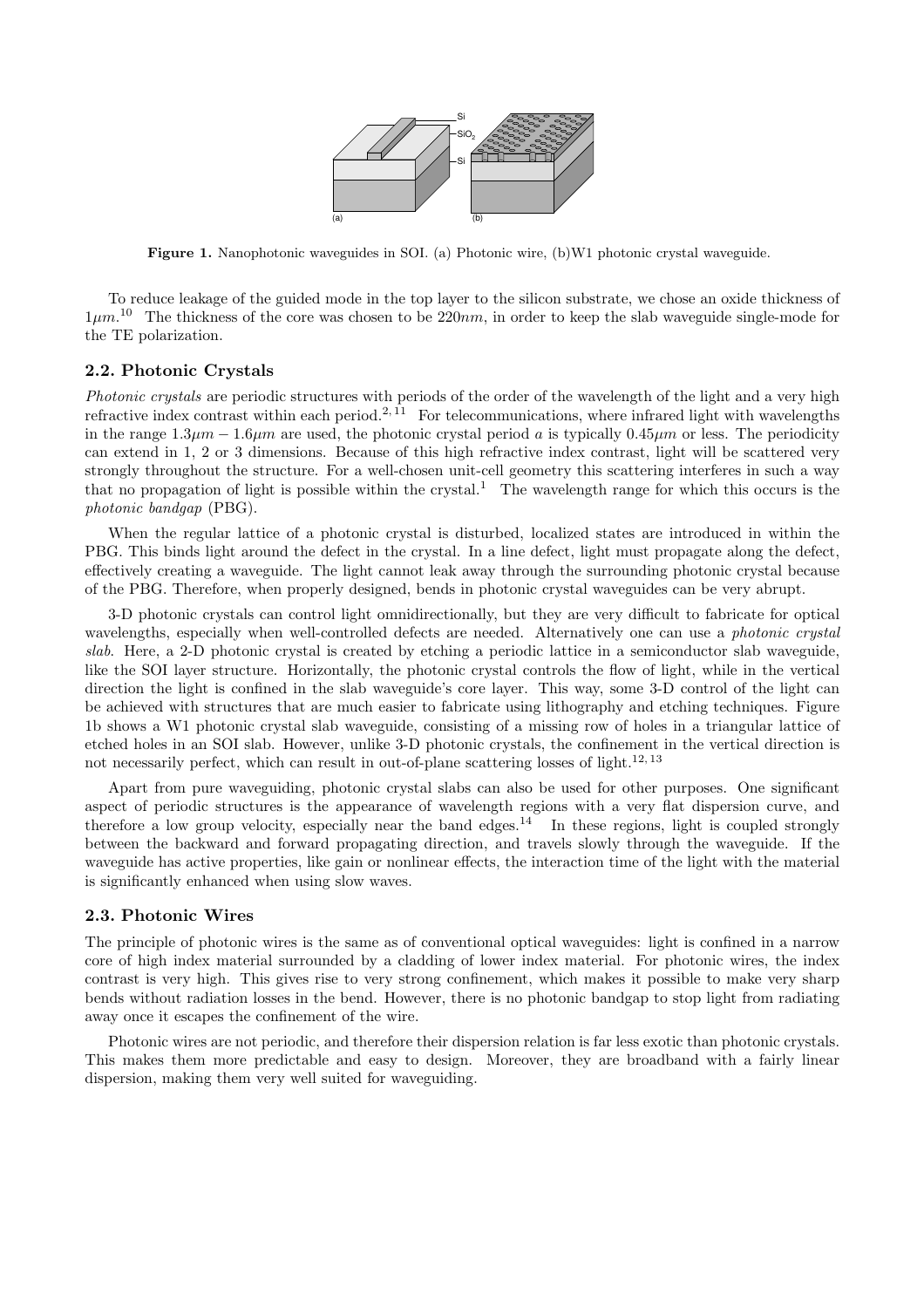

Figure 2. Fabrication process for photonic nanostructures in SOI using deep UV lithography and dry etching.

Still, because of their high refractive index contrast and their wavelength-scale features, photonic wires do have significantly more dispersion than conventional, low-contrast waveguides. The group index  $(n_q =$  $n_{eff} - \lambda dn_{eff}/d\lambda$ , which dictates the propagation speed of a coherent pulse, is the relevant quantity when designing phase delays in interferometric structures. While the effective index of photonic wires varies between  $n_{eff} = 2$  and  $n_{eff} = 2.5$  for wires with a width between 400 and 600nm, the group index has a value between  $n_q = 4$  and  $n_q = 4.7$ . A waveguide height of 220nm is assumed. Therefore, when implementing wavelengthselective functions, there is still a significant size reduction possible with photonic wires compared to conventional waveguides. On the other hand, an optical on-chip link using photonic wires could have a considerable time delay compared to conventional (low-index) waveguides.

### 3. FABRICATION

For this work we used the advanced CMOS research environment of IMEC, Belgium. The fabrication process is illustrated in figure 2. First, photoresist with a top antireflective coating is spun on the bare wafer. After a pre-bake step, the pappeterns are illuminated into the photoresist. The resist is baked again, and then developed. Before etching, a resist hardening plasma treatment is applied to the resist. Then, the pattern is transferred into the silicon using an ICP-RIE etch. This fabrication process is described in more detail in.<sup>15</sup>

The substrate material was commercial SOI wafers from SOITEC fabricated with the UNIBOND<sup>®</sup> process<sup>16</sup> with a silicon thickness of  $220nm$  and an oxide layer of  $1\mu m$ .

### 3.1. Deep UV Lithography

Photonic nanostructures typically consist of a variety of structures and for accurate alignment all nanostructures should be printed in the same lithography step. Not all structures print on target for the same illumination setup and exposure dose.<sup>10, 17</sup> E.g. for higher doses, illuminated areas, like the holes of a photonic crystal or the trenches next to photonic wires, will grow. The dose-to-target for photonic crystals and photonic wires can therefore differ significantly. To fabricate both together, a bias needs to be applied to some structures. Isolated features, such as photonic wires, are easier to correct than dense features. In photonic crystals, which are densely packed structures with periods close to the illumination wavelength, the proximity of the holes causes interference between the images neighboring holes. This can cause aberrations in the features near to defects in the photonic crystals. These optical proximity effects (OPE) should also be corrected on the mask in advance. The optical proximity corrections that are needed to print these holes on target have been described elsewhere.<sup>15</sup>

#### 3.2. Etching

After lithography, the photoresist patterns are etched into the underlying SOI. We can choose between etching only the top silicon, or the underlying oxide as well. For a nanophotonic waveguide, etching the oxide is better, as it increases the lateral and the vertical index contrast. However, this resulted in significant sidewall roughness,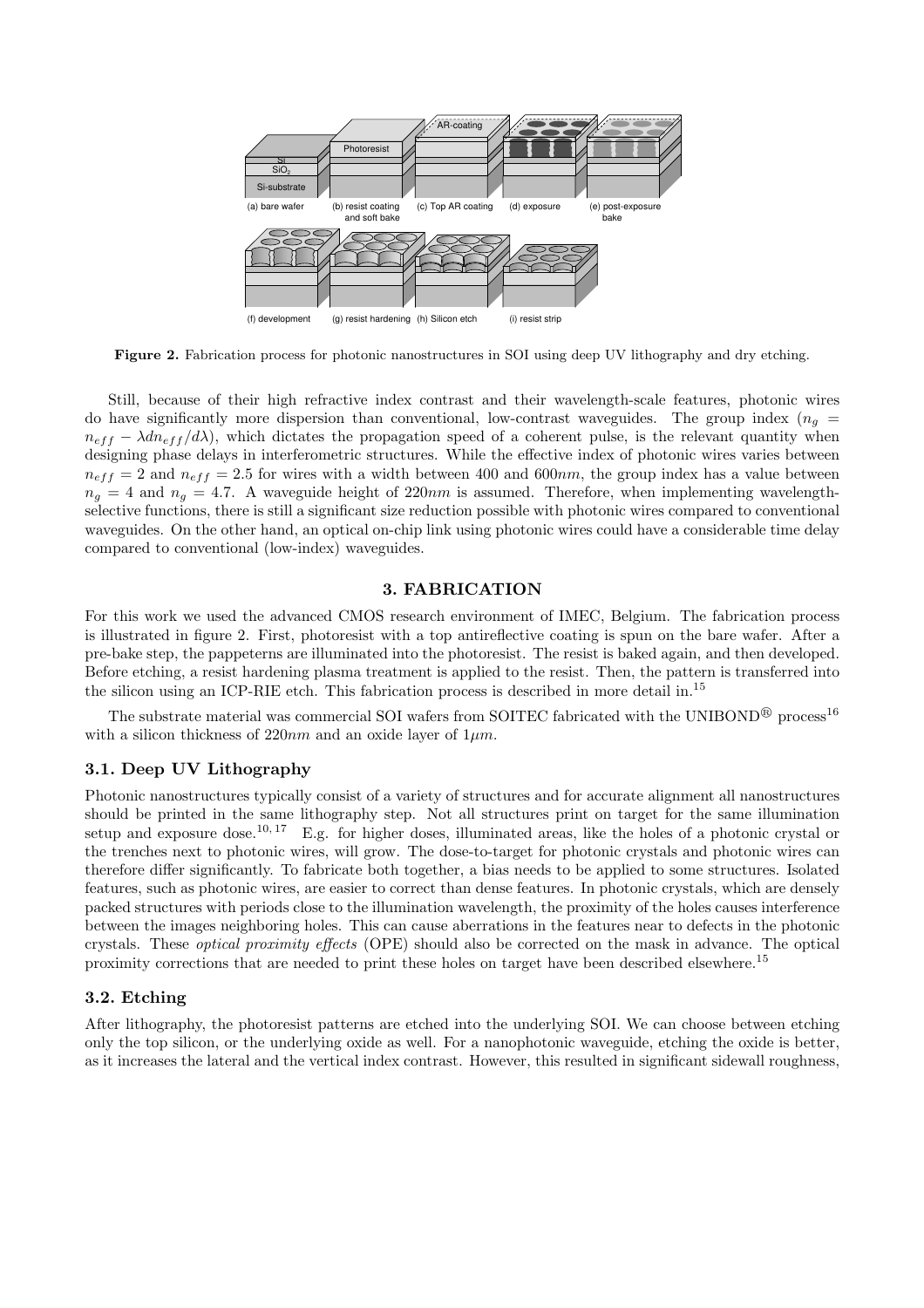

Figure 3. Scanning Electron Micrograph of photonic wire waveguides. (a) etched with the standard etch process for Silicon, using the photoresist as an etch mask, and (b) using a 40nm thin  $SiO<sub>2</sub>$  hard mask.

leading to high waveguide losses.<sup>10</sup> Although the sidewall roughness can be reduced by thermal oxidation of the top silicon layer<sup>18</sup> this technique only reduces roughness in the top layer, not in the underlying oxide.

We therefore opted not to etch the buried oxide altogether. Instead, we applied a plasma treatment of the photoresist, which smoothens irregularities present in the photoresist patterns. Then the top Silicon is etched, using the resist as an etch mask. Very low propagation losses for photonic wires fabricated with this process have been demonstrated.  $\sp{6,19}$ 

Still, after detailed SEM inspection, there is still significant sidewall roughness (Figure 3a). Also, from the same image we can see that there is also additional roughness at the top edges of the waveguides. This can be attributed to resist etch-through.

To improve both the sidewall roughness and avoid resist etch-through, a thin  $SiO<sub>2</sub>$  layer (40nm) was applied as a hard etch mask. This layer is applied prior to the photoresist using TEOS deposition. After lithography, the pattern is first transferred into the oxide, which is then used as a hard mask for etching. Afterward, the photoresist is stripped. At this stage, no attempts have been made to remove the oxide hard mask, which becomes an integral part of the waveguide. Any chemical process for the removal of this oxide top layer would also affect the exposed buried oxide which serves as the bottom cladding.

SEM inspection (Figure 3b) shows a considerable reduction in sidewall roughness. Note that the  $SiO<sub>2</sub>$  hard mask is clearly visible, giving the waveguide cross-section a T-top profile.

### 4. WAVEGUIDES

The waveguide is the most basic component of a photonic integrated circuit. As already mentioned, we can use either photonic crystal waveguides or photonic wires.

Experiments have shown that, for a given level of fabrication technology, photonic wires outperform photonic crystal waveguides in terms of propagation losses.<sup>6, 20</sup>

#### 4.1. Straight Waveguides

Using our fabrication technology, we have demonstrated propagation losses as low a  $2.4dB/cm$  in photonic wires.<sup>15, 19</sup> Similar results have been reported by other groups.<sup>21, 22</sup> This is in strong contrast with the propagation losses of our photonic crystal waveguides, which are of the order of  $70dB/cm$ .<sup>6, 15</sup> Lower propagation losses, of the order of  $20dB/cm$  in SOI photonic crystal losses have been reported.<sup>22, 23</sup> However, all these results are on structures fabricated with e-beam lithography. To reduce propagation losses even further, the oxide buffer of the SOI stack can be removed, something which is only possible in photonic crystal wavegudies, as it is obvious that a free-standing photonic wire is mechanically very difficult to make. Using so-called air-bridge photonic crystal waveguides, propagation losses of  $6 - 7dB/cm$  haven been reported.<sup>21,22</sup>

As mentioned in section 2.2, photonic crystal waveguides can support modes with a very high group index. These slow light modes have been experimentally observed in SOI waveguides.<sup>24</sup> However, as the propagation losses of these modes increase with lower group velocity, these slow modes are therefore very lossy.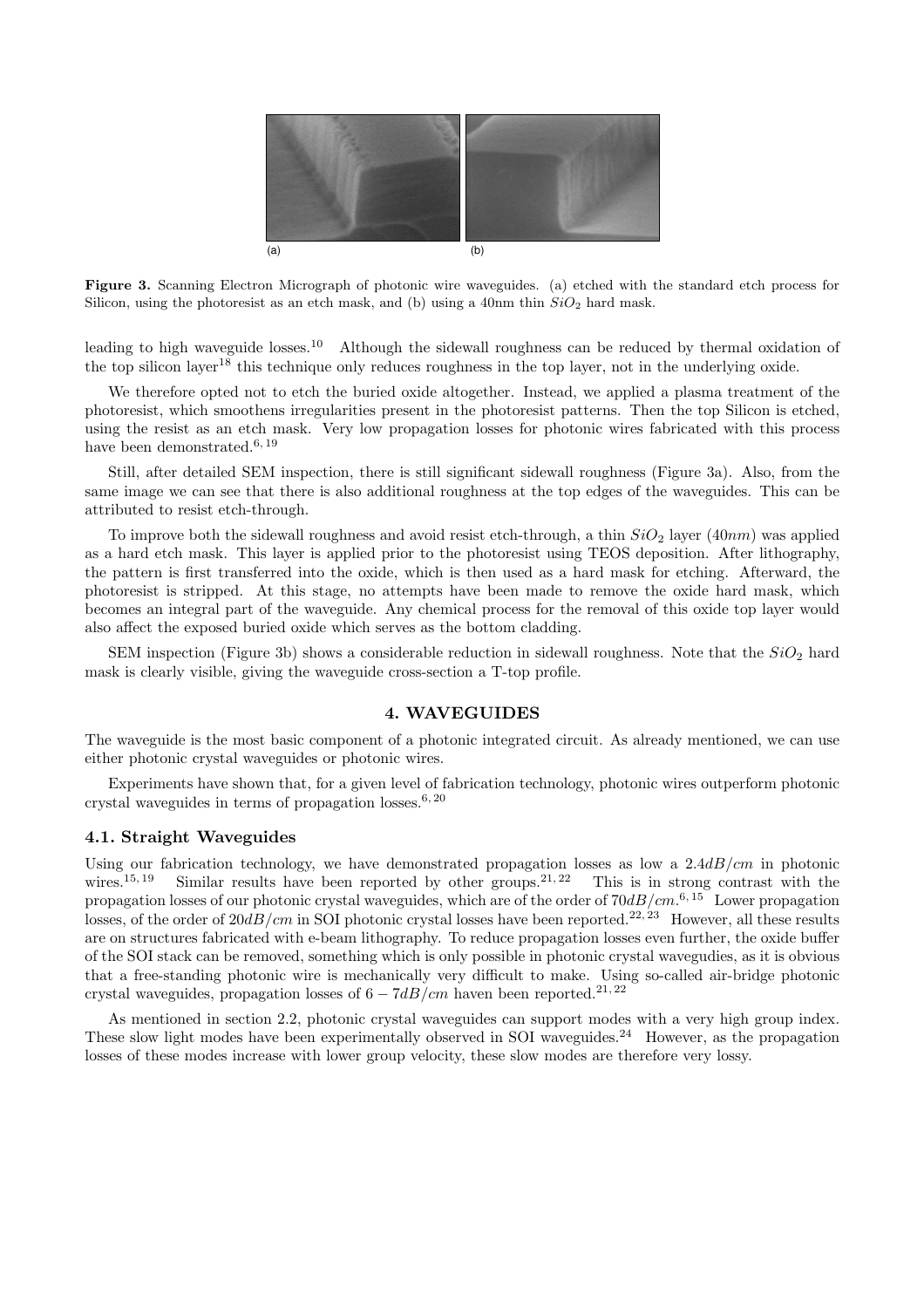

Figure 4. Bend losses in photonic wires. (a) Total transmission for a spiral waveguide with  $5\mu m$  bend radius as a function of the number of 90◦ bends and the total waveguide length. (b) Excess bend loss (compared to a straight waveguide of equal length) per 90◦ bend, as a function of bend radius.

### 4.2. Bends in Photonic Wires

In photonic wires, bend losses increase when the bend radius decreases. To characterize these bend losses, we fabricated a large number of spiral waveguides with various bend radii (see inset in figure 4b). We cascaded such spirals to obtain a statistically significant spread in both waveguide length (from  $100 \mu m$  up to  $5cm$ ) and number of bends (from 0 up to 550 bends).

Figure 4a show the total transmission for different spiral waveguides with  $5\mu m$  bend radius, plotted as a function of both the total waveguide length and the number of 90° bends. A bilinear fit on these data gives us both the propagation loss of the straight waveguide, as well as the excess loss per 90◦ bend. As expected, the bend losses increase dramatically for shorter bend radii. This is shown in figure 4b. For a bend radius of  $1\mu$ m, the excess bend loss is  $0.92dB/90°$ , while for a  $5\mu$ m bend radius, the losses drop an order of magnitude to  $0.01dB/90°$  bend. Similar number for bend losses have been reported in literature.<sup>25</sup>

# 5. PHOTONIC WIRE-BASED WAVELENGTH SELECTIVE COMPONENTS

Wavelength Division Multiplexing (WDM) allows to transport a number of information channels over a single waveguide (or fiber) using various carrier wavelengths. Multiplexing and demultiplexing these signals requires wavelength selective filters. We demonstrate such components in SOI based on resonators, Mach-Zehnder interferometers and Arrayed Waveguide Gratings (AWG).

# 5.1. Ring and Racetrack Resonators

Micro-ring resonators can be a building block for densely integrated wavelength selective filters. The small bend radii with low radiation loss allows for very compact rings, which in turn allows for a very large free spectral range (FSR) needed for add-drop filters. Also important are a large finesse and high extinction ratio. Reliable fabrication of such devices is challenging however. Our ring resonators have radii from  $1\mu m$  up to  $8\mu m$  and are laterally coupled to two waveguides for in and outcoupling. We studied different coupling alternatives in order to achieve low crosstalk and high finesse while maintaining a large free spectral range.

### 5.1.1. Single Resonators

In figure 5a, we show a circular ring resonator coupled to two straight waveguides. The gap between the ring and the straight waveguide is limited to approximately  $200nm$  due to lithographic limitations. This could be dramatically improved using shorter illumination wavelengths, and resolution enhancement techniques assist features and phase shift masks. As the length of the coupling section quite is short, the large gap makes coupling between the ring and waveguides difficult. Figure 6a shows the transmission spectrum of a ring with  $5\mu m$  radius. At the resonant frequencies, the power in the drop port is still much lower than the power in the pass port.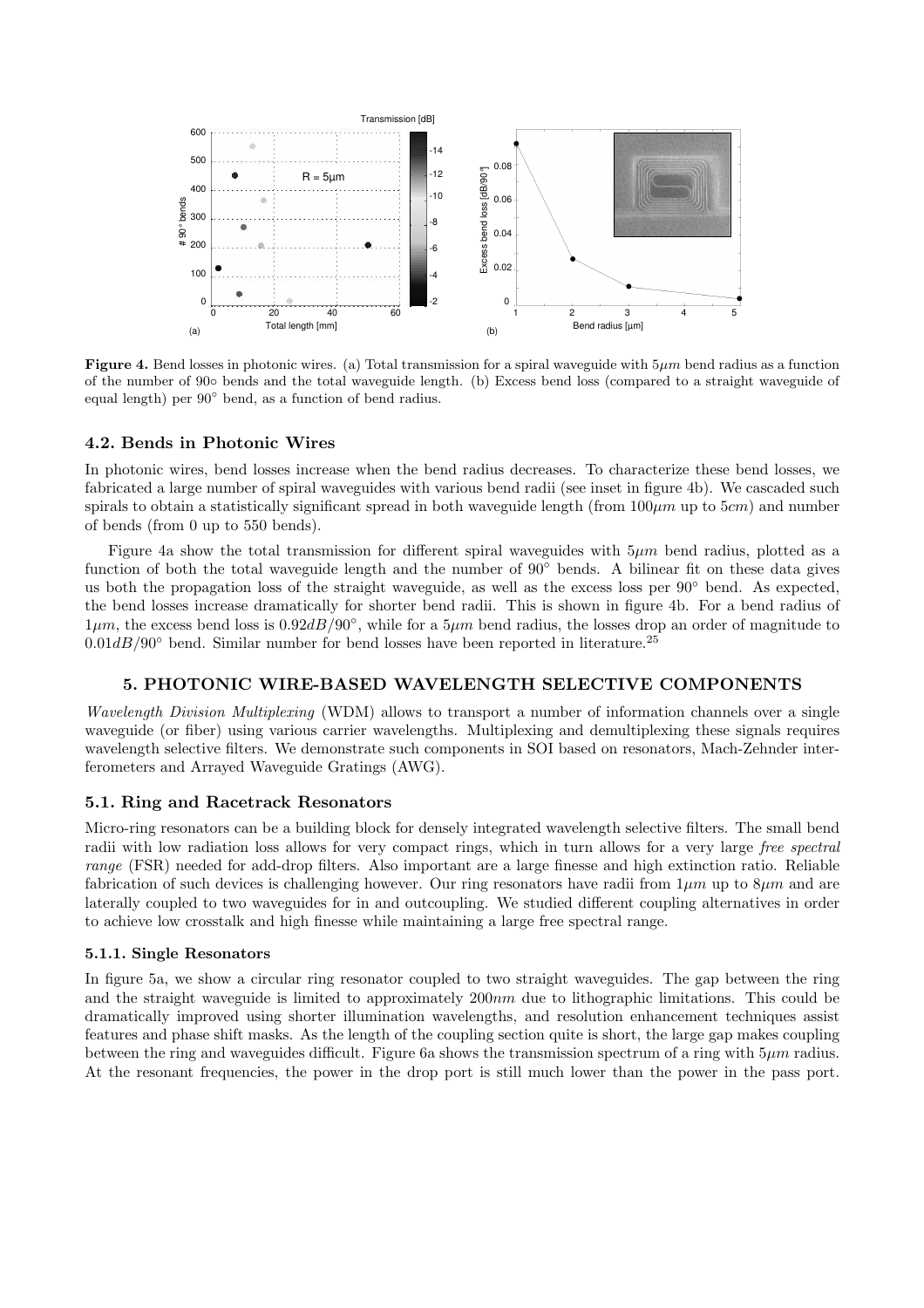

Figure 5. Ring and racetrack resonators. (a) Circular ring resonator; (b) racetrack resonator with a straight coupling section; (c) bend-coupled ring resonator.



Figure 6. Transmission spectra of drop and pass ports for resonators. (a) Ring with  $5\mu m$  radius; (b) Racetrack with  $1\mu$ m bend radius,  $3\mu$ m coupling section; (c) Racetrack with  $5\mu$ m bend radius and  $6.28\mu$ m coupling section; (d) Ring with bent coupling section and a radius of  $5\mu m$ 

Therefore, we looked at other ring resonator configurations to enhance coupling between the cavity and the waveguides.

One option to improve the coupling efficiency is to include a straight coupling section, resulting in a racetrackshaped resonator (Figure 5b). We have fabricated racetracks with radii of the bend section between 1 and  $6\mu m$ . Figure 6b shows transmission spectra of a racetrack with  $1\mu m$  radius. With a  $1\mu m$  radius (Figure 6a), a Q of around 2100 is obtained and a FSR in excess of  $40nm$ , but the drop efficiency is low. The low  $Q$  can be attributed to bend losses in the photonic wire. For larger radii, the ring losses decrease quickly. With a  $2\mu m$ radius, the drop efficiency is already much larger and Q factors in the range 5000 − 9000 are obtained. We have also fabricated racetracks with  $5\mu m$  radius and larger coupling section. The larger coupling leads to a high add-drop extinction ratio of  $-20dB$  and 50-70% drop efficiency at Q factors still larger than 3000. This is illustrated in figure 6b. Due to the larger resonator, the FSR is reduced to approximately  $12nm$ .

Racetrack resonators clearly improve coupling, but because of the required straight section the FSR is limited. Alternatively, one can use a bent waveguide for coupling.<sup>26</sup> An example is shown in figure 5c. By carefully choosing the widths of cavity and the access waveguides waveguides, a good phase matching can be obtained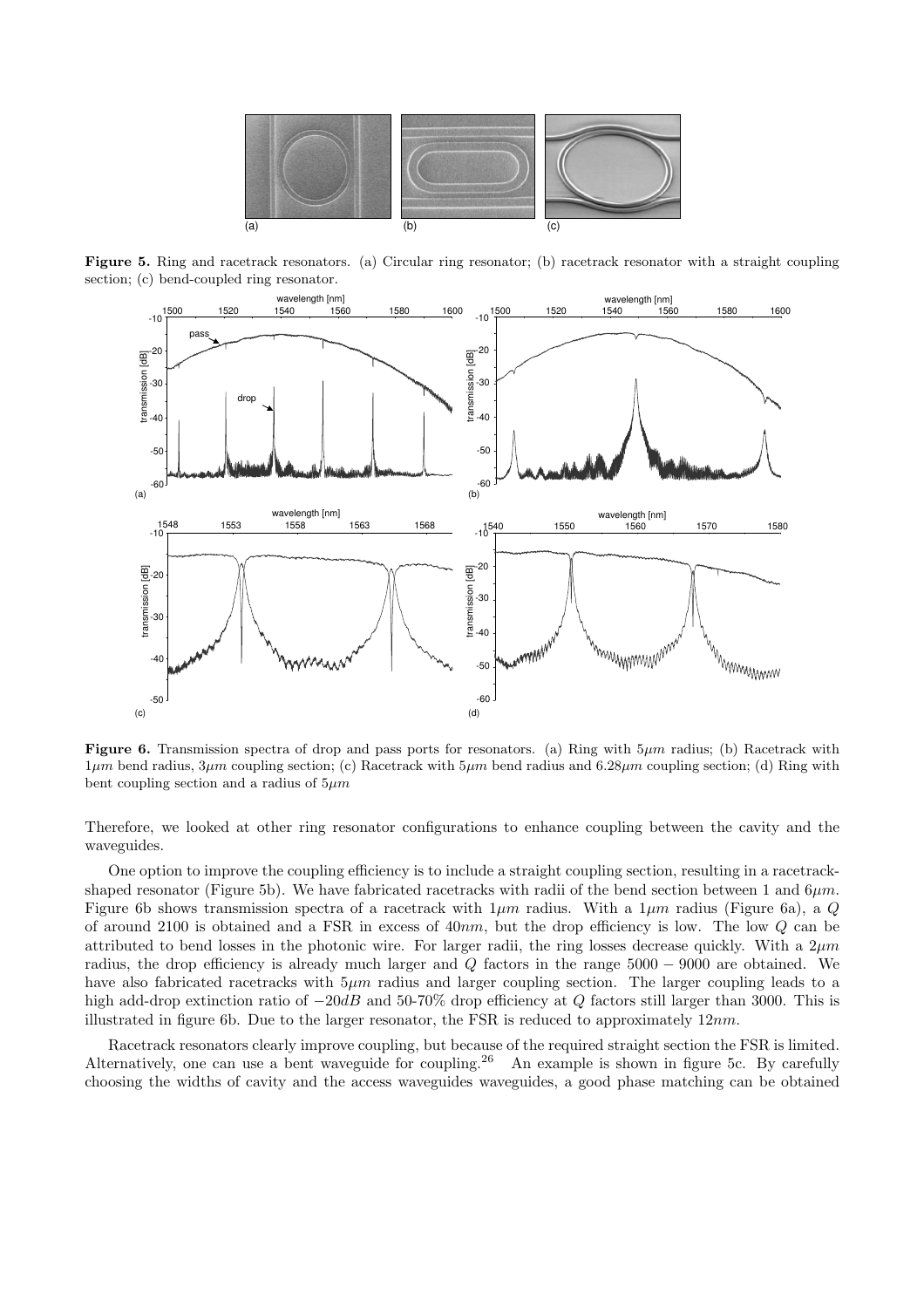

Figure 7. (a) 4-channel demultiplexer using first-order racetrack resonators with different bend radius. (b) overlaid transmission characteristics in the pass port and drop ports for the 4 output channels.

and coupling can be high without lowering the FSR as in the case of the racetrack resonator. We fabricated bend-coupled resonators with  $5\mu m$  and  $8\mu m$  radius. The amount of coupling is varied by varying the angular range over which both waveguides are aligned. As shown in figure 6, coupling is sufficient to obtain a quite high extinction ratio ( $-10dB$  to  $-15dB$ ) and high drop efficiency. Further optimizations should improve these devices.

The dimensions of these ring resonators are critical. The gap of the directional coupler is typically 200−250nm wide and the coupling strength depends strongly on this value. The width of the waveguide in the ring has a strong influence on the resonance wavelength: a width change of  $5nm$  leads to a shift of about  $15nm$ . This sensitivity calls for a thorough optimization of the design and fabrication process including line bias effects and proximity corrections.

#### 5.1.2. 4-Channel, Racetrack-Resonator-Based Demultiplexer

We have combined racetrack resonators to make a 4-channel add-drop filter by using racetrack resonators with different radius.<sup>27</sup> The device is shown in figure 7a. By varying the radius, the resonance wavelength is changed and each cavity is tuned to another set of dropped wavelengths. Note that with this approach the FSR also varies. Figure 7b shows the transmission spectra for the 4 resonators with bend radius 6, 6.02, 6.04 and 6.08 $\mu$ m. We see that a large part of the FSR can be reached by changing the radius over only  $80nm$ . However, the resonance wavelength doesn't increase linearly with the radius. We believe this is largely due the discretization on the mask, but other configurations will be studied to avoid this problem and achieve better control of the wavelength spacing.

# 5.2. Cascaded Mach Zehnder Filters (CMZ)

To implement filters, a Mach-Zehnder interferometer is an alternative to resonators. SOI-wire based Cascaded Mach-Zehnder interferometers have been demonstrated by several authors.<sup>28, 29</sup> As shown in figure 11, such filters consist of a series of Mach-Zehnder interferometers with constant path-length difference but with varying coupling ratio. The coupling ratios are optimized to obtain the desired wavelength dependent transmittance. A CMZ filter can be designed for Chebychev-type filter behavior with low sidelobe levels. Figure 8 shows an example of a 5-stage CMZ, consisting of 6 directional couplers and 5 delay sections. The isolated waveguides have a width of 565 $nm$  while the waveguides in the coupling sections are only 535 $nm$  wide due to optical proximity effects. The gap width itself is  $220nm$ .

Figure 8c shows the transmission characteristic of this component in both the pass and the drop port, normalized to the transmission of a simple straight waveguide. We can see a well-defined filter characteristic with a bandwidth of 2.6nm, a free spectral range of  $17nm$  and a coupling efficiency of almost 100%. The crosstalk of 10dB is still relatively high and caused by a non optimized choice of the coupling ratios and by phase errors in the interferometers.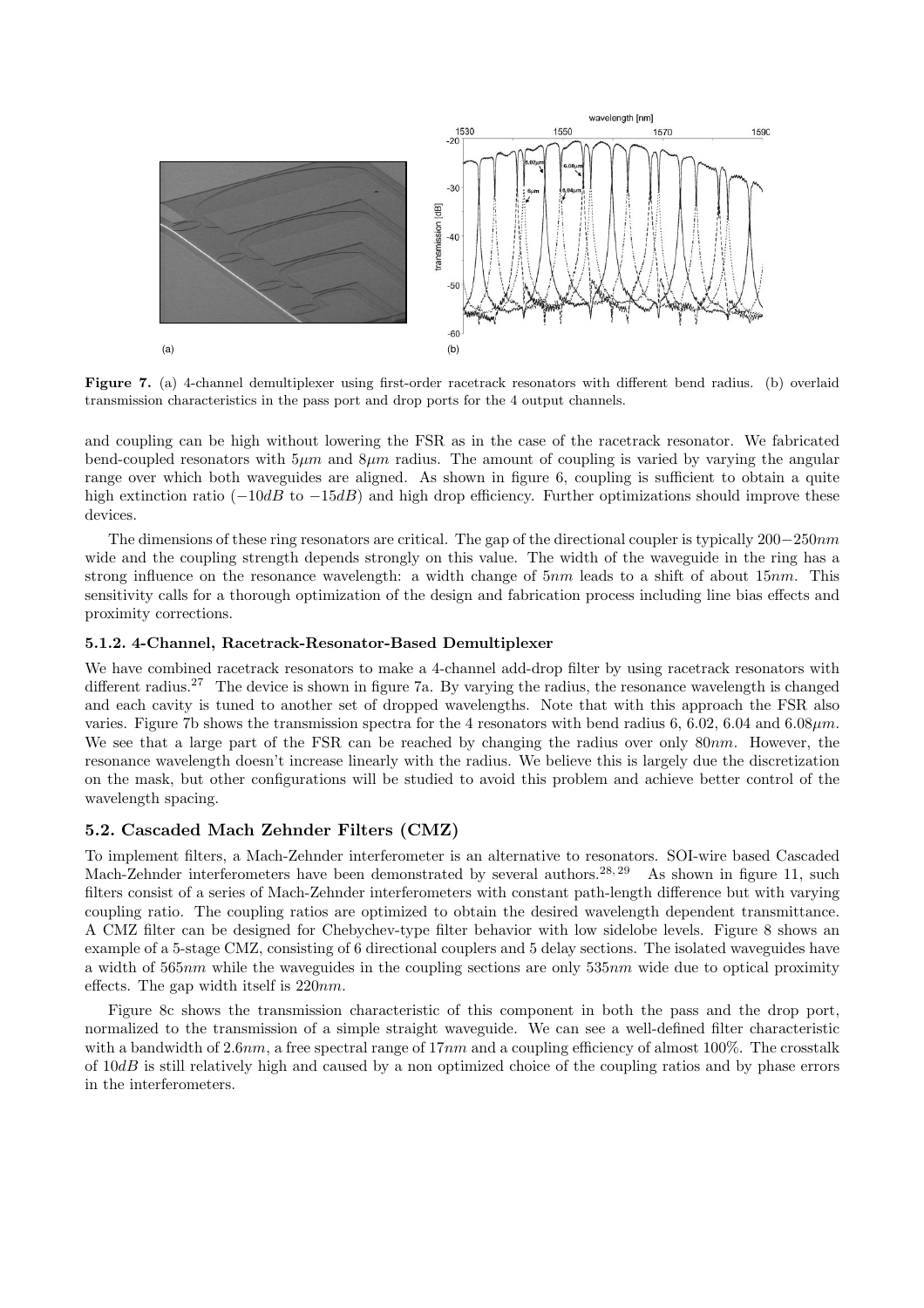

Figure 8. Design of a 5-stage cascaded mach zehnder filter. (a) Design parameters, (b) fabricated device, (c) transmission spectrum of pass and drop port



Figure 9. An arrayed waveguide grating. (a) Layout; (b) Overlaid transmission spectrum from the 8 output ports.

# 5.3. Arrayed Waveguide Gratings (AWG)

Silica-on-Silicon AWGs (Arrayed Waveguide Grating) are currently the most popular integrated device for multiplexing and demultiplexing multiple wavelength channels. However, these consume chip areas of tens of  $cm<sup>2</sup>$ . Figure 9a shows a an 8-channel AWG in SOI, which has a footprint of only  $380 \mu m \times 290 \mu m$  or about  $0.1 mm^2$ . The transfer from the input port to the 8 output waveguides is plotted in Figure 9b. The small ripple is caused by residual reflections in the grating couplers. The channel spacing is  $3nm$ , with a free spectral range of  $24nm$ . The on-chip insertion loss was approximately  $8dB$ . We believe this loss is mainly caused by reflections in the star coupler and can be reduced by adapting the transition zone between the grating arms and the star coupler. The main problem however is the high crosstalk level, limited to values around  $-7dB$ , which is clearly not sufficient for practical applications. Also in<sup>30</sup> an AWG fabricated using SOI-wires was presented. The authors optimized the devices for compactness and demonstrated a  $110 \times 93m^2$  device with a 6nm channel spacing and a 90nm FSR. However, also in this case, the crosstalk was limited to a few dB.

The high crosstalk is caused by a combination of factors, the most important being overspill in the star coupler. Also, phase errors in the grating arms, introduced by very small irregularities in the high-index-contrast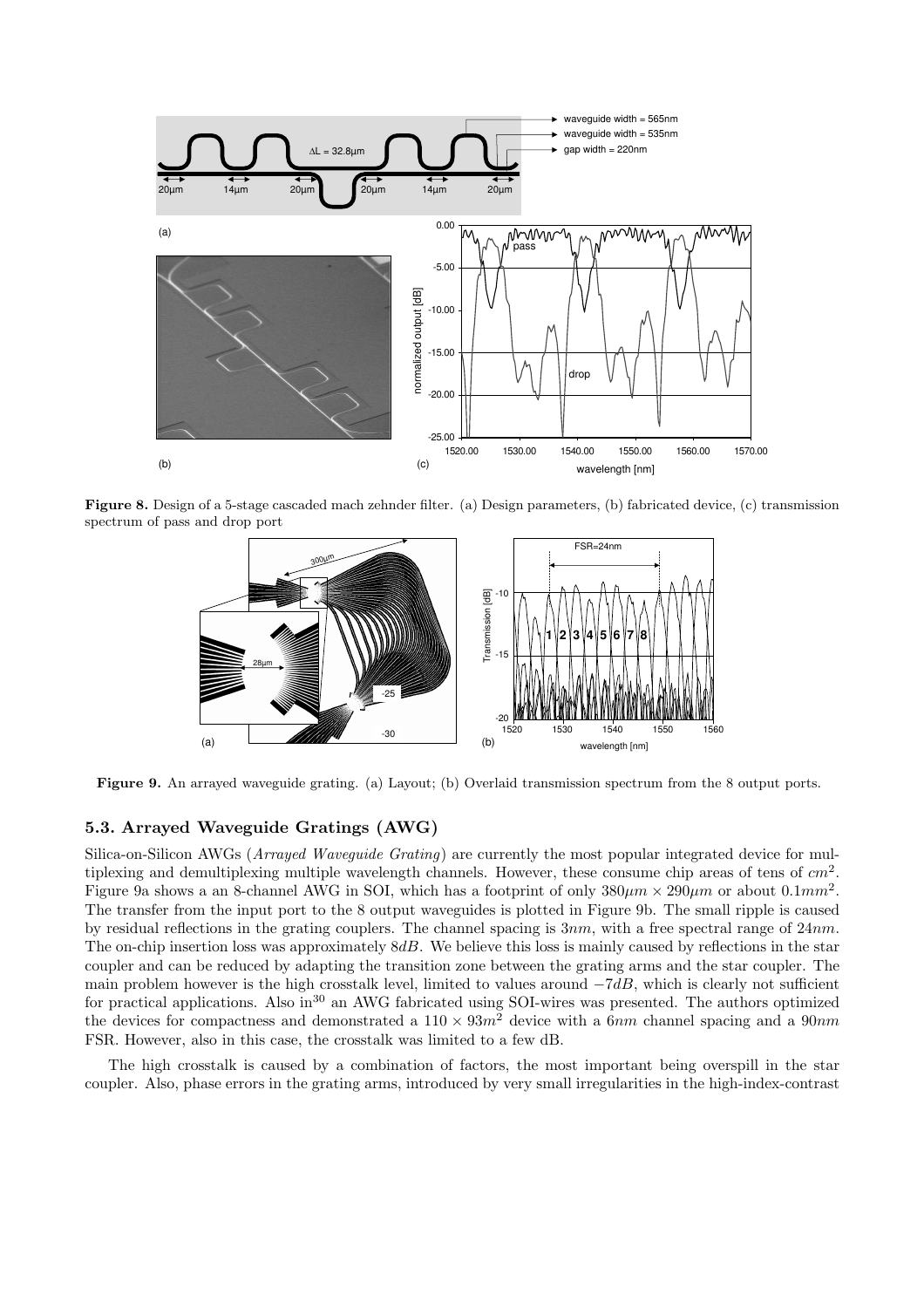

Figure 10. An inverse polymer taper for fiber-to-photonic-wire coupling (a) principle, (b, c) waveguide tip fabricated with deep UV lithography.

wires, can lead to random phase fluctuations over the array arms.

#### 6. INTERFACING TO FIBER

Coupling light efficiently between an SOI nanophotonic waveguide and an optical fiber is an important issue. Some kind of spot-size converter is needed to adapt the mode of a sub-micrometer sized waveguide to the mode of a single-mode fiber.

In some material systems, such as polymer or silica-on-silicon, the size of the basic optical waveguide mode is identical to that of the optical fiber and the coupling is straightforward, with losses as low as  $0.1dB$ . In nanophotonics there is a large mode mismatch resulting in large coupling losses if no mode adapters are used. In general there are two approaches to enhance the coupling. One can either use external elements e.g. small ball lenses or a lensed fibers, or implementing the mode converter on the chip itself. Using external components doesn't require additional processing on the chip, but introduces costly packaging steps. On-chip mode converters relaxes the alignment requirements, which results in lower packaging cost. The extremely large mismatch makes external mode adaptation almost impossible for SOI nanophotonic circuits and on-chip mode adapters are needed.

There a number of requirements for a good mode converter. It should be broadband (which excludes long, weak diffraction gratings) and have a low insertion loss (including reflection). To reduce the packaging costs, the couplers should have sufficient alignment tolerances. It should also be easy to fabricate, with a limited number of (CMOS compatible) processing steps, and reasonable fabrication tolerances. Because these mode converters are included on the nanophotonic circuit, the footprint per connection should also be kept within bounds, as large mode converters can easily cancel out the reduction in size gained from the use of nanophotonic circuits.

Different solutions possible, two of which are described below.

### 6.1. Adiabatic (Inverse) Tapers

The inverse taper approach shown in figure 10a has been demonstrated by several groups. Over a length of a few hundreds of micrometers the photonic wire is narrowed down, expelling the optical field upwards into a lower-index top cladding. In most cases this overlay is patterned to form a low-contrast, single mode waveguide, which transports the optical mode to the edge of the chip, coupling into a small-core, high-NA single mode fiber. Low-loss, broad-band operation was demonstrated  $(< 0.5dB$  per connection between 1250nm and 1750nm<sup>4, 21</sup>). The loss is strongly dependent on the silicon taper tip width and the taper length. A compromise between acceptable loss and size has to be found. All of the demonstrated devices until now used e-beam lithography for defining the narrow taper tips. Figure 10b shows a similar taper point fabricated using a combination of 248nm DUV lithography and trimming, demonstrating that these couplers are also compatible with standard CMOS processing techniques.

#### 6.2. Grating Fiber Couplers

An alternative to adiabatic tapers is the use of a diffraction grating to couple light to and from a fiber. This idea is not new, but often a long, weak grating is used, which results in a narrow bandwidth. Moreover, such a solution may require an additional lens because the Gaussian beam exiting the grating is not adapted to the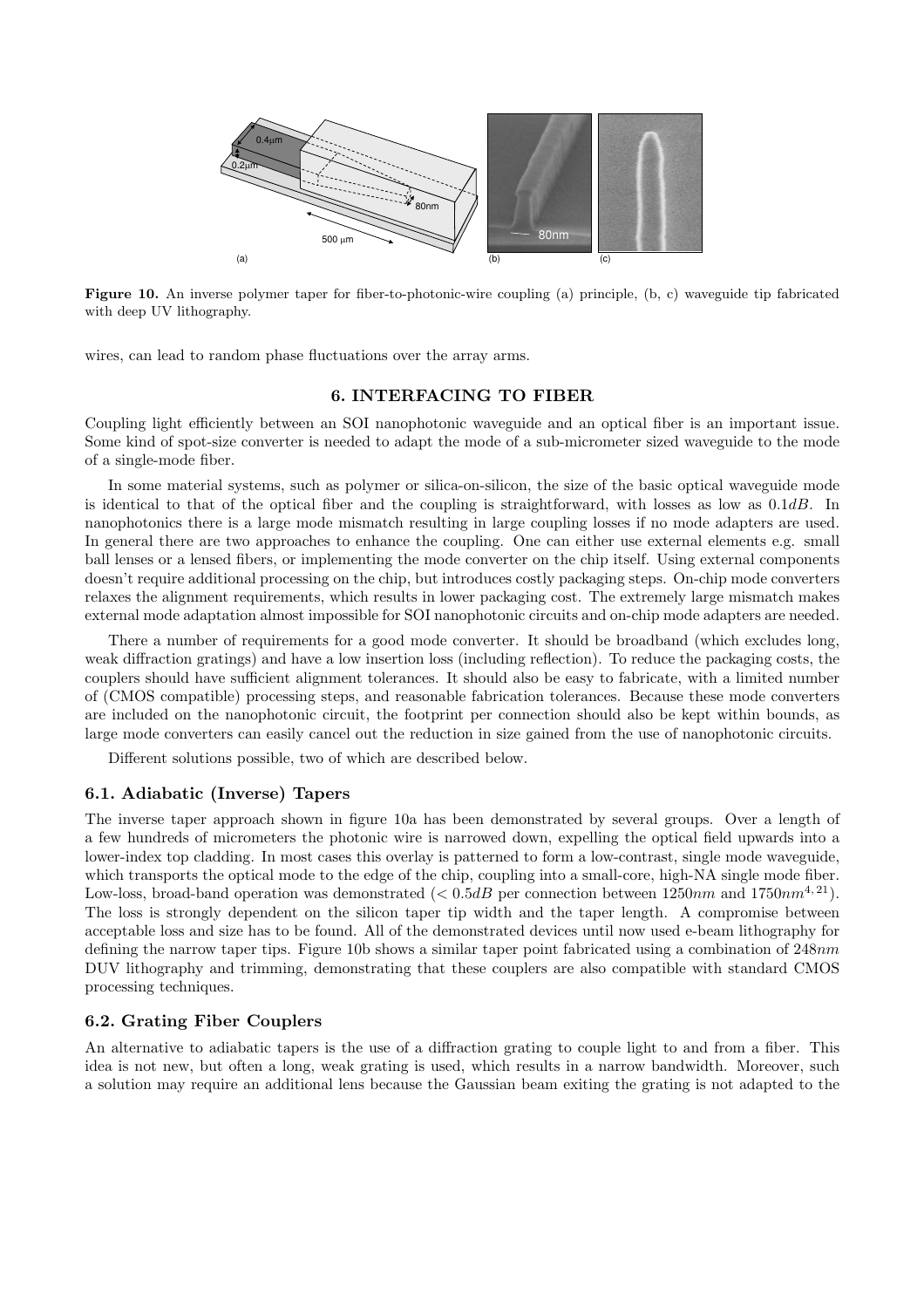

Figure 11. A vertical grating-based fiber coupler used for coupling light into nanophotonic waveguide structures and back into fibers. (a) principle, (b) fabricated structure.



Figure 12. A vertical fiber coupler. (a) Simulation of the field distribution; (b) simulated coupling efficiency as a function of wavelength, and measured coupling efficiency.

fiber mode. Instead, we used a short but strong grating as shown schematically in Figure 11. The mode exiting this grating has the same dimensions as the single mode fiber and therefore direct butt-coupling between the fiber and the chip is possible.

There are a number of advantages to using such a grating coupler: This grating has only a footprint of  $10\mu m \times 10\mu m$  ensures a large bandwidth, of the order of 50nm. If the fiber is slanted with respect to the top surface, there is only very little backreflection into the fiber. However, the main advantage is that such a coupler allows for in and outcoupling without the need for cleaving and polishing facets, which makes wafer-scale testing of photonic circuits possible.

We designed and optimized a grating for coupling between an SOI waveguide, with a  $220nm$  thin Si core layer, and a single-mode optical fiber.<sup>5</sup> For a uniform grating, the maximum coupling efficiency that can be achieved is approximately 55% and the  $1dB$  bandwidth for that structure is 43nm. The parameters that were optimized are the etch depth, grating period and duty cycle and the thickness of the buried oxide layer of the SOI. Also an index matching layer is used between the grating and the fiber. The thickness of the buried oxide is very crucial, and our SOI wafers with  $1\mu m$  oxide are not optimal, reducing the coupling efficiency. Figure 12 shows both the simulation and experimental results for a deep-UV fabricated fabricated grating coupler. As can be seen from this picture a maximum coupling efficiency of  $32\%$  was measured. The  $1dB$ -bandwidth is 35nm. The theoretical calculations for the same structure are also shown. The maximum coupling efficiency was calculated to be 46%.

The gratings can be optimized further by modifying the fill factor of each grating period. Both the width of the grating teeth and the spacing between the grating teeth is optimized.<sup>31</sup> On an SOI substrate the coupling efficiency is 63%.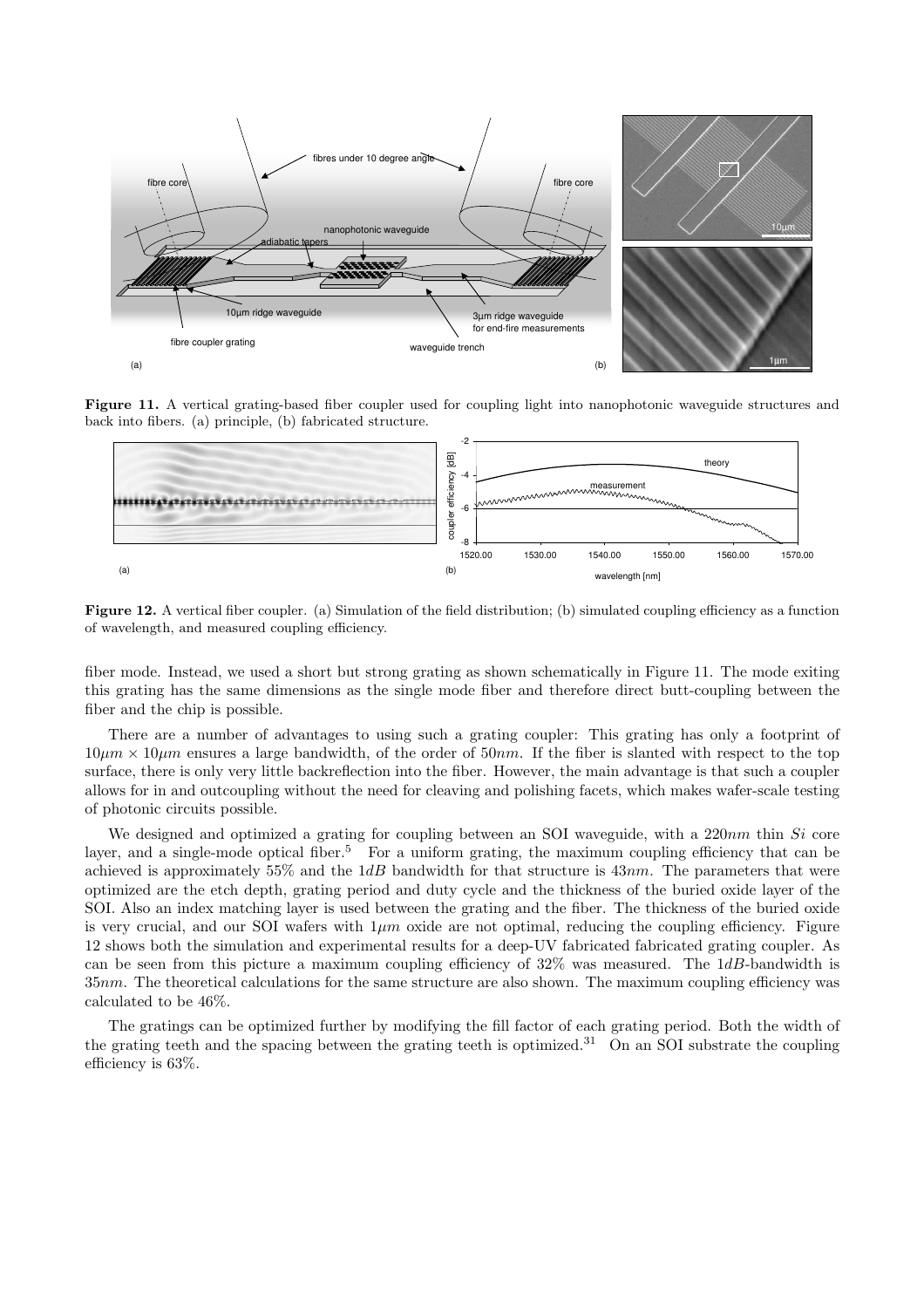

Figure 13. (a) Polarization diversity scheme using 2-D grating couplers. (b) Fabricated 2-D grating coupler. (c) Transmission (fiber to fiber) of a polarization diversity circuit when the polarization at the input is changed randomly.

#### 6.3. Polarization Splitter

The 1-D grating only couples TE-polarized light into the circuits and TM-polarized light is lost. However, with a 2-D grating both polarizations can couple to different directions perpendicular with respect to each other. Such a 2-D grating coupler can be used as a polarization splitter<sup>32</sup> for implementing a polarization diversity scheme as presented in Figure 13a. The two fiber polarizations are split up and each is processed in its own circuit. Of course, both circuits should be identical. At the end, both circuits are merged using another 2-D fiber coupler.

A fabricated fiber coupler is shown in figure 13b. As with the 1-D fiber coupler, the grating itself is roughly the same size as a single-mode fiber core. Figure 13c proves the validity of a polarization diversity scheme using the 2-D fiber couplers. The graph shows the transmission of a polarization diversity circuit while the polarization in the input fiber is rotated randomly. The output power of the circuit remains constant.

#### 6.4. Interference-based Spot-Size Converters

While the actual coupling section of a grating coupler is only  $10\mu m$  long, it is only coupled to a  $10\mu m$  wide waveguide, not to a single-mode submicron photonic wire. For this transition, an adiabatic taper should be several hundred micrometers long. A non-adiabatic taper based on multi-mode interference can couple a broad and narrow waveguide over a much shorter length.<sup>33</sup> An example with a field plot is shown in figure 14a. The coupler consists of a non-periodic segmented waveguide, where each segment is actual a multi-mode waveguide. In this sense, the structure is a generalized multi-mode interferometer (MMI). After optimization of the segments' width and length using genetic algorithms and a steepest-descent method, the interference pattern of at the end of the structure is matched to the mode in the photonic wire. The design process is discussed in detail in.<sup>7</sup> As this optimization is purely numerical, it is not straightforward to gain insight into the design of these structures. With this technique we have calculated transmissions over 90%.

Figure 14b shows a picture of a number of spot-size converters in SOI with 5 and 10 sections. As a comparison, we also fabricated linear and parabolic tapers. In figure 14c we plotted the coupling efficiency of the optimized tapers as a function of total taper length. For the 10-section tapers, both transmission measurements with a single taper and with two tapers were performed. The transmission of parabolic and linear tapers of similar lengths is also plotted. We can see that the interference tapers have high coupling efficiencies at much shorter length than the linear and parabolic tapers.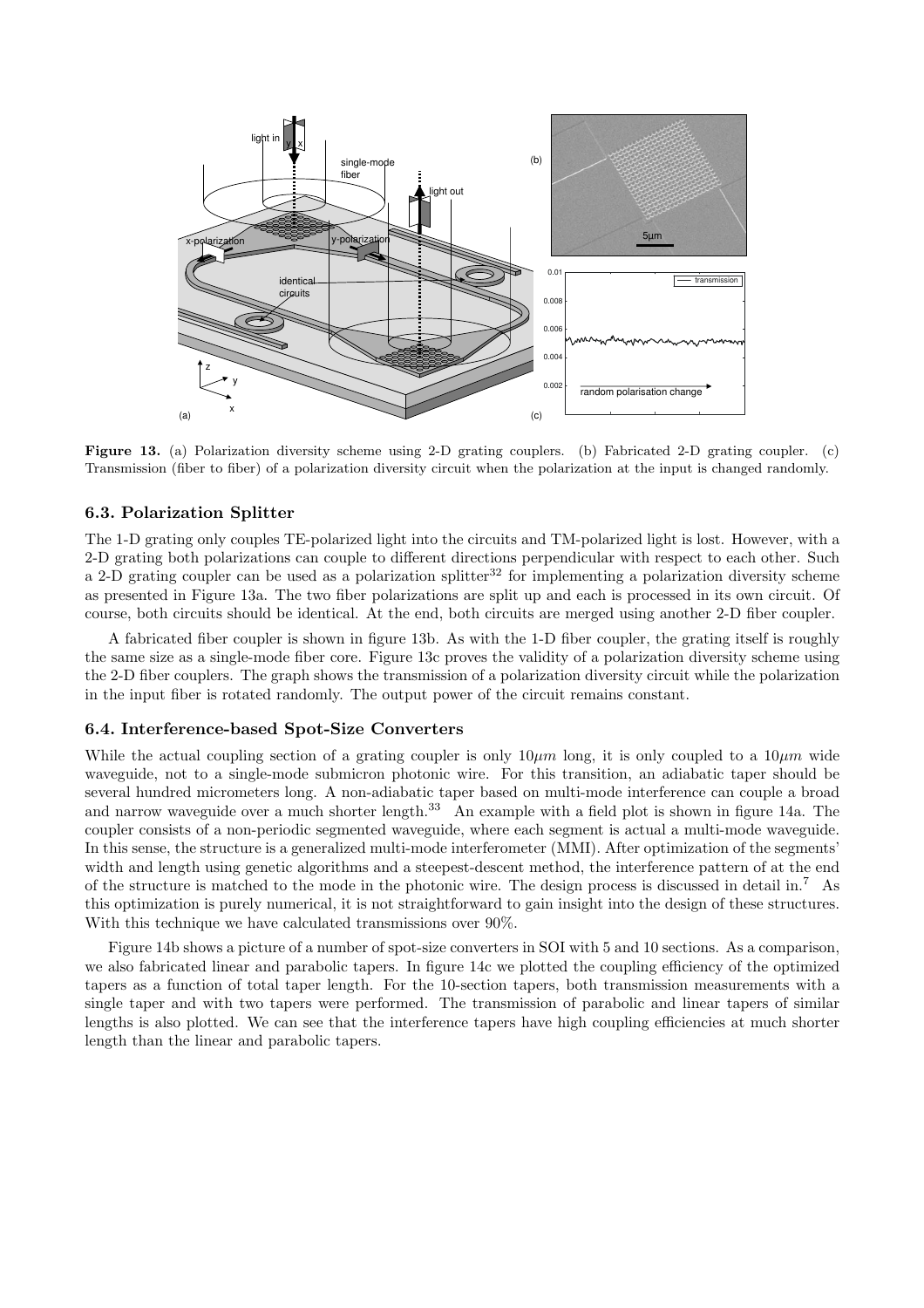

Figure 14. Short spot-size converter between a  $10\mu m$  wide ridge waveguide and a  $500nm$  wide photonic wire. (a) Simulation result of a 10-section coupler, (b) fabricated structures with 5 sections and 10 sections, as well as short linear and parabolic tapers. (c) Coupling efficiency as function of length for linear tapers, parabolic tapers and optimizes interference tapers.

### 7. CONCLUSION

We have developed a fabrication process for nanophotonic waveguides in SOI using deep UV lithography as a pattern-definition technique. We used this process to fabricate a large variety of structures. In this paper, we have presented a number of wavelength-selective functions, including ring resonators, cascaded Mach-Zehnder filters and arrayed waveguide gratings (AWGs). All these devices show promising results. We have also discussed the issue of interfacing nanophotonic waveguides with single-mode fibers. For this, we presented grating fiber couplers, which can also act as polarization splitters, allowing for a polarization diversity approach. In combination with these grating couplers, we showed that interference-based couplers can greatly reduce the footprint of a fiber-chip interface.

# ACKNOWLEDGMENTS

Part of this work was supported by the European Union through the IST-PICCO (now finished)IST-PICMOS project and the IST-ePIXnet network of excellence.

Part of this work was supported by the Belgian IAP-PHOTON network project.

P. Dumon and B. Luyssaert thank the Flemish Institute for the industrial advancement of scientific and technological Research (IWT) for a specialization grant.

W. Bogaerts acknowledges the Flemish Fund for Scientific Research (FWO).

The authors would also like to thank D. Vangoidsenhoven, Rudi de Ruyter and Johan Mees, J. Van Ongeval and J. Mentens, as well as the operators of the IMEC P-line.

#### REFERENCES

1. E. Yablonovitch, "Inhibited spontaneous emission in solid state physics and electronics," Phys. Rev. Lett. 58, p. 2059, 1987.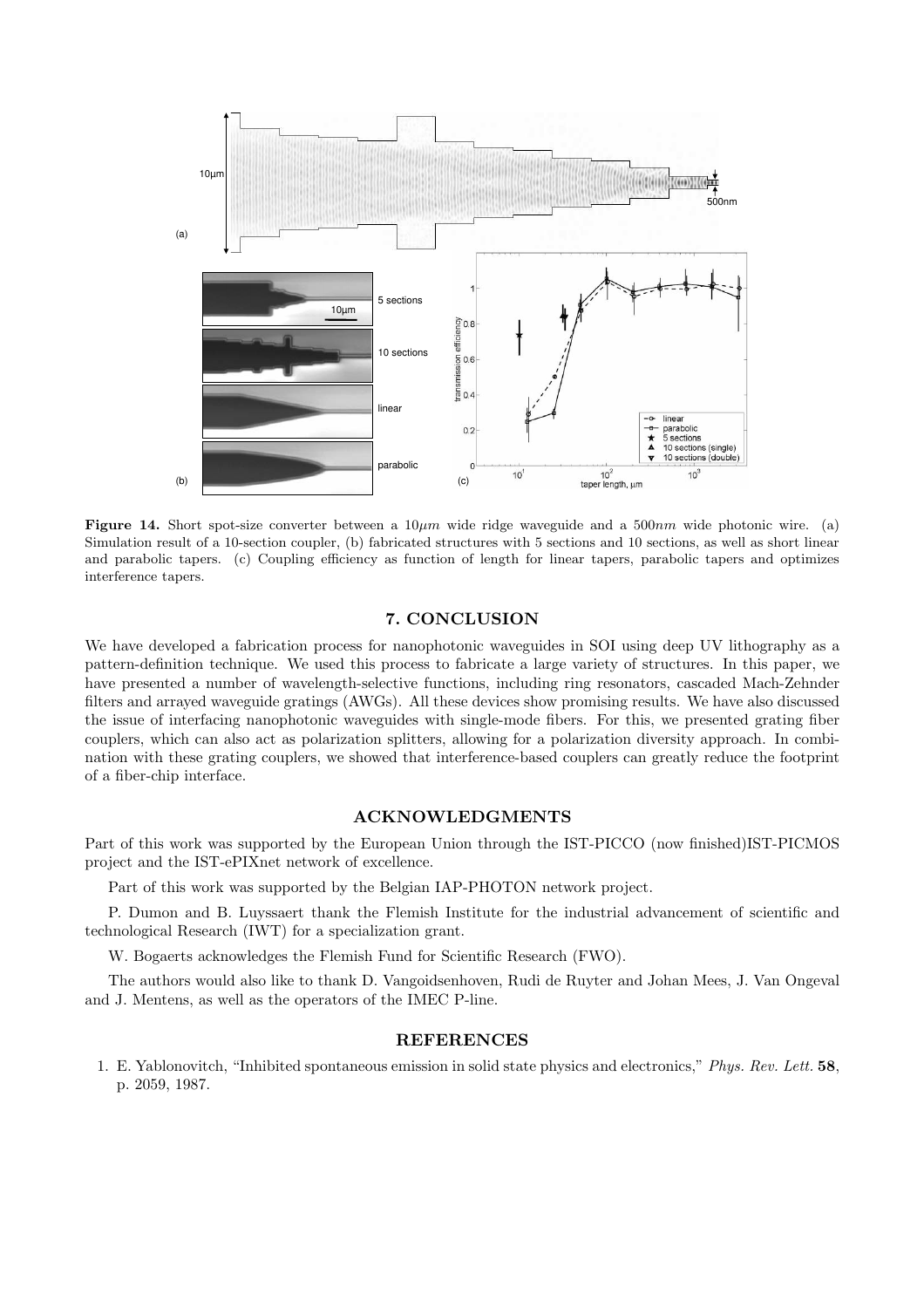- 2. J. D. Joannopolous, R. Meade, and J. Winn, Photonic Crystals Molding the Flow of Light, Princeton University Press, Princeton, N.J., 1995.
- 3. W. Bogaerts, P. Bienstman, and R. Baets, "Scattering at sidewall roughness in photonic crystal slabs," Opt. Lett. 28(9), pp. 689–691, 2003.
- 4. T. Shoji, T. Tsuchizawa, T. Watanabe, K. Yamada, and H. Morita, "Low loss mode size converter from  $0.3\mu m$  square Si waveguides to singlemode fibres," *Electron. Lett.* **38**(25), pp. 1669–1700, 2002.
- 5. D. Taillaert, W. Bogaerts, P. Bienstman, T. Krauss, P. Van Daele, I. Moerman, S. Verstuyft, K. De Mesel, and R. Baets, "An out-of-plane grating coupler for efficient butt-coupling between compact planar waveguides and single-mode fibers," IEEE J. Quant. Electron.  $38(7)$ , pp. 949-955, 2002.
- 6. W. Bogaerts, D. Taillaert, B. Luyssaert, P. Dumon, J. Van Campenhout, P. Bienstman, D. Van Thourhout, R. Baets, V. Wiaux, and S. Beckx, "Basic structures for photonic integrated circuits in Silicon-on-insulator," Opt. Expr. 12, pp. 1583–1591, April 2004.
- 7. B. Luyssaert, P. Vandersteegen, D. Taillaert, P. Dumon, W. Bogaerts, P. Bienstman, D. Van Thourhout, V. Wiaux, S. Beckx, and R. Baets, "A compact horizontal spot-size converter realized in silicon-oninsulator," IEEE Photonics Technology Letters 17, pp. 73–75, January 2005.
- 8. R. Ahmad, F. Pizzuto, G. Camarda, R. Espinola, H. Rao, and R. Osgood, "Ultracompact corner-mirrors and t-branches in silicon-on-insulator," IEEE Phot. Technol. Lett. 14, p. 1, 2002.
- 9. B. Little, J. Foresi, G. Steinmeyer, E. Thoen, S. Chu, H. Haus, E. Ippen, L. Kimerling, and W. Greene, "Ultra-compact Si-SiO2 microring resonator optical channel dropping filters," IEEE Phot. Technol. *Lett.* **10**(4), pp. 8212–8222, 1998.
- 10. W. Bogaerts, V. Wiaux, D. Taillaert, S. Beckx, B. Luyssaert, P. Bienstman, and R. Baets, "Fabrication of photonic crystals in Silicon-on-insulator using 248-nm deep UV lithography," IEEE J. Sel. Topics. Quant. Electron. 8(4), pp. 928–934, 2002.
- 11. E. Yablonovitch, "Photonic band-gap structures," J. Opt. Soc. Am. B 10, pp. 283–296, 1993.
- 12. W. Bogaerts, P. Bienstman, D. Taillaert, R. Baets, and D. De Zutter, "Out-of-plane scattering in photonic crystal slabs," IEEE Phot. Technol. Lett. 13(6), pp. 565–567, 2001.
- 13. H. Benisty, C. Weisbuch, D. Labilloy, M. Rattier, C. J. M. Smith, T. F. Krauss, R. De La Rue, R. Houdre, U. Oesterle, C. Jouanin, and D. Cassagne, "Optical and confinement properties of two-dimensional photonic crystals," J. Lightwave Technol. 17, p. 2063, 1999.
- 14. V. Astratov, R. Stevenson, I. Culshaw, D. Whittaker, M. Skolnick, T. Krauss, and R. De La Rue, "Heavy photon dispersions in photonic crystal waveguides," Appl. Phys. Lett. 77(2), pp. 178–180, 2000.
- 15. W. Bogaerts, R. Baets, P. Dumon, V. Wiaux, S. Beckx, D. Taillaert, B. Luyssaert, J. Van Campenhout, P. Bienstman, and D. Van Thourhout, "Nanophotonic waveguides in Silicon-on-insulator fabricated with CMOS technology," J. Lightwave Technol. 23(1), pp. 401–412, 2005.
- 16. "SOITEC's UNIBOND $(r)$  process," *Microelectronics Journal*  $27(4/5)$ , p. R36, 1996.
- 17. W. Bogaerts, V. Wiaux, P. Dumon, D. Taillaert, J. Wouters, S. Beckx, J. Van Campenhout, B. Luyssaert, D. Van Thourhout, and R. Baets, "Large-scale production techniques for photonic nanostructures," Proc. SPIE 5225, pp. 101–112, 2003.
- 18. J. Arentoft, T. Sondergaard, M. Kristensen, A. Boltasseva, M. Thorhauge, and L. Frandsen, "Low-loss silicon-on-insulator photonic crystal waveguides," *Electron. Lett.*  $38(6)$ , pp. 274–275, 2002.
- 19. P. Dumon, W. Bogaerts, V. Wiaux, J. Wouters, S. Beckx, J. Van Campenhout, D. Taillaert, B. Luyssaert, P. Bienstman, D. Van Thourhout, and R. Baets, "Low-loss SOI photonic wires and ring resonators fabricated with deep UV lithography," IEEE Photon. Technol. Lett. **16**, pp. 1328–1330, May 2004.
- 20. W. Bogaerts, D. Taillaert, B. Luyssaert, P. Dumon, J. Van Campenhout, P. Bienstman, D. Van Thourhout, R. Baets, V. Wiaux, and S. Beckx, "SOI nanophotonic waveguide structures fabricated with deep uv lithography," Photonics and Nanostructures: Fundamentals and Applications 2(2), pp. 81–86, 2004.
- 21. S. J. McNab, N. Moll, and Y. A. Vlasov, "Ultra-low loss photonic integrated circuit with membrane-type photonic crystal waveguides," Opt. Express 11, pp. 2927–2939, Nov. 2003.
- 22. M. Notomi, A. Shinya, S. Mitsugi, E. Kuramochi, and H. Ryu, "Waveguides, resonators and their coupled elements in photonic crystal slabs," Opt. Expr. 12, pp. 1551–1561, April 2004.